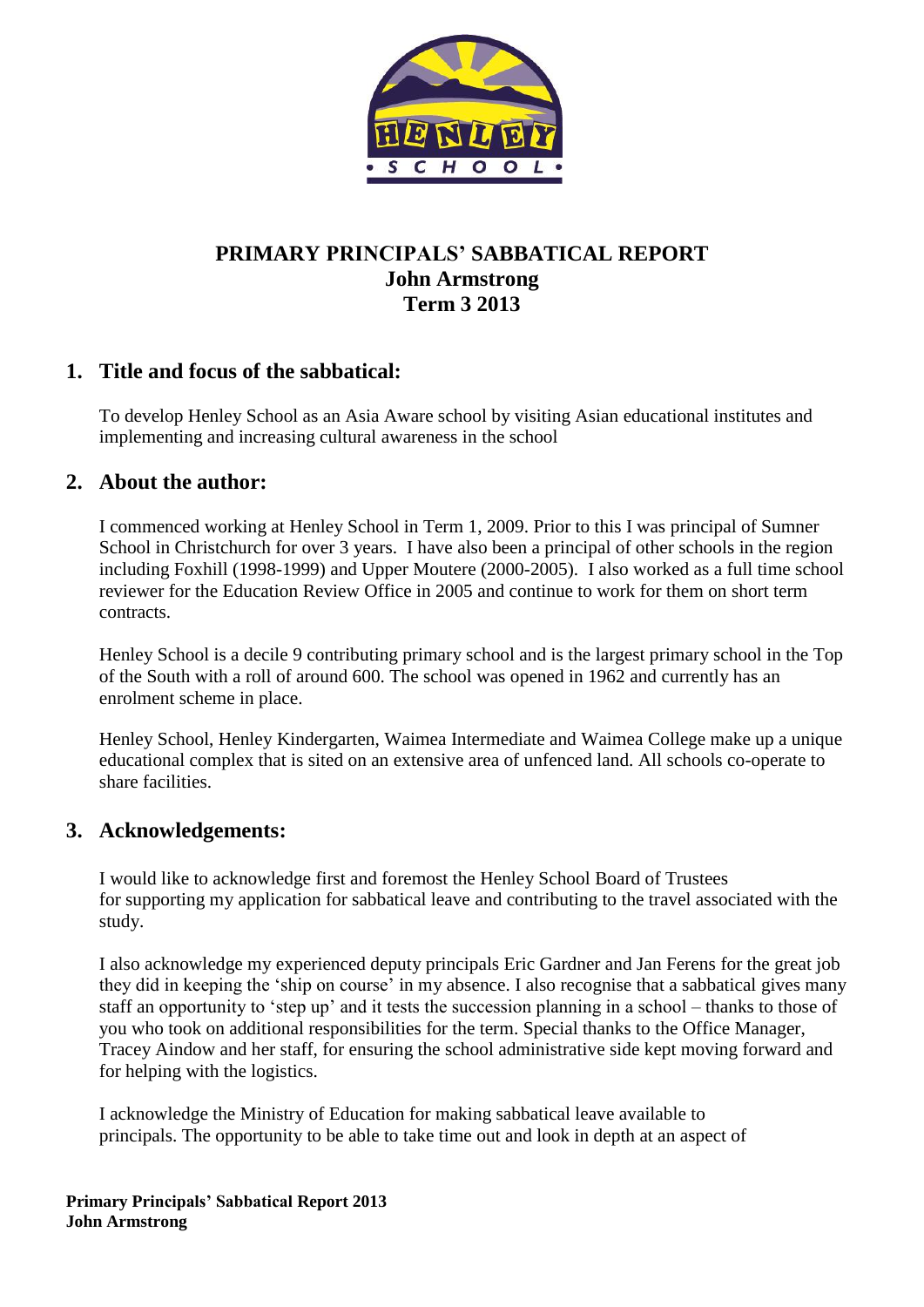our practice, to indulge in uninterrupted reflection and to have a period of refreshment is invaluable.

A huge thanks to the schools I visited with the principals and teachers giving me a large amount of their time in a generous and open manner. They took the opportunity to share what their schools were doing with passion and pride.

Thanks to Peter Campbell and family (Japan), Jody Bloomfield (Thailand) and Melanie Ryan (China) for hosting me and making me welcome.

Finally, thanks to my wife Rebecca, for keeping things ticking along at home while I was backpacking my way around Asia.

# **4. Executive summary**

### *Rationale*

The New Zealand Curriculum places considerable emphasis on developing school based programmes that have an Asian and Pacific Rim context (page 39). The Nelson region is particularly isolated and it is even more important for our teachers, students and wider community to embrace Asian cultures as many of our students here will end up working in Asia and working with Asians.

Asia has a diverse culture and has worked hard to ensure that the students are fully prepared for the knowledge economy. Given the success of their educational systems (Singapore, Korea for example) the sabbatical provided an excellent opportunity to analyse what makes their systems so effective and compare and contrast it to the New Zealand context.

Our school strategic plan clearly articulates the need for our teachers and students to be exposed to other cultures due to the isolated nature of Nelson and also the relatively homogenous, albeit changing, nature of our wider community. Our School Strategic Plan for 2013/14/15 specifies the development of a link with schools in Asia.

In addition our school Strategic Plan makes specific reference to Information and Communications Technology. This sabbatical would present the opportunity to also look at recent developments in this field while visiting schools and talking to colleagues.

#### *Embedding Asian cultural awareness at Henley School*

Henley School places a significant weighting on teaching social sciences through a school wide approach and theme. Our school looks closely at other cultures including the challenges that migrants to Nelson face as well as the support networks that are available to them. In addition, the New Zealand Curriculum places considerable emphasis on developing school based programmes that have an Asian and Pacific Rim context (page 39). At Henley School we use this context to explore the cultural backgrounds of children within the school. We have a cultural awareness day annually when we explore and celebrate other cultures. This has been building over the last few years and is now firmly part of our annual calendar.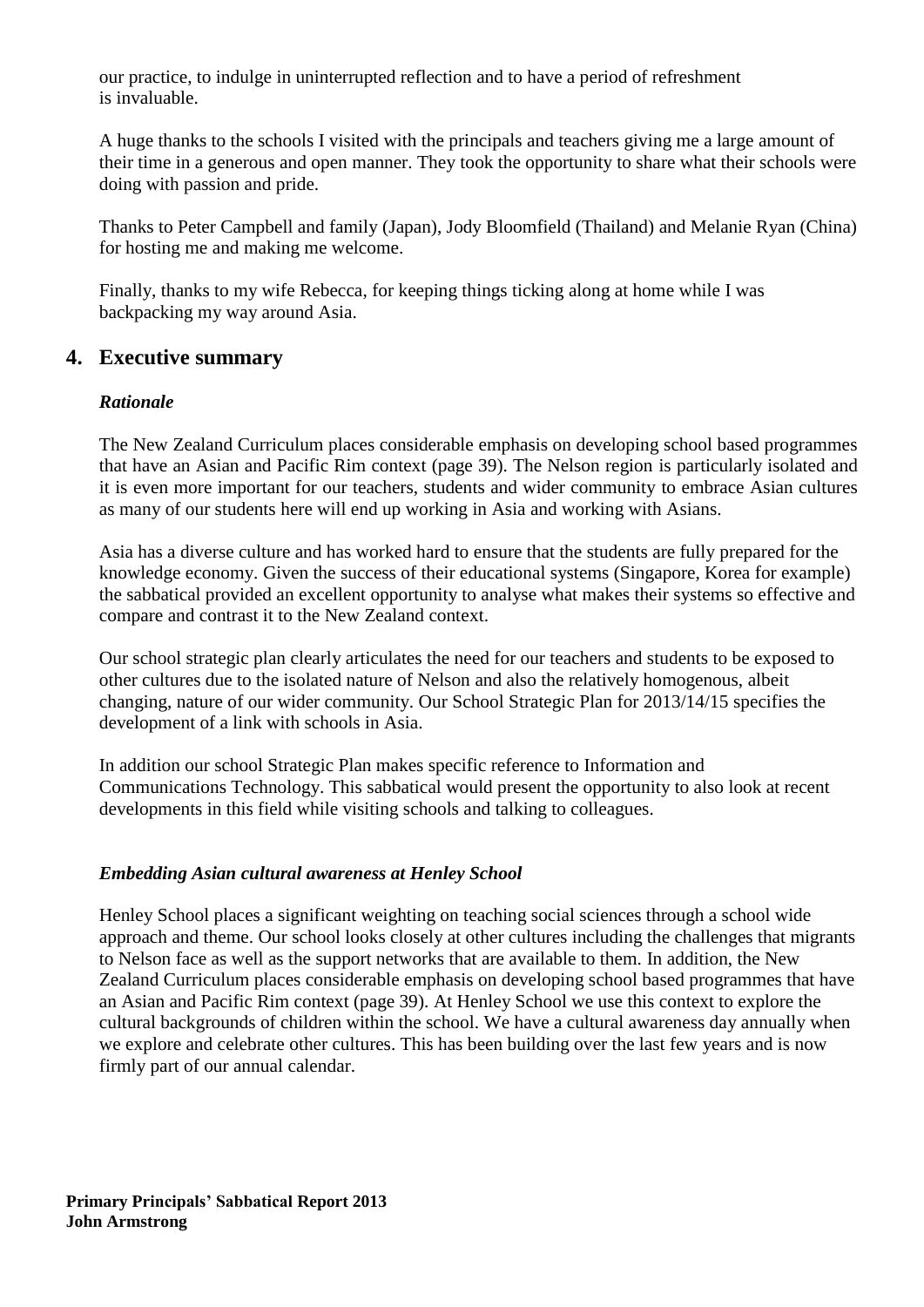# **5. Purpose**

Specifically this sabbatical looked to further develop our school here in Nelson as an Asia Aware school by:

- Adapting our school based curriculum has policies so that it reflects the importance of learning about Asia
- Supporting other teachers to gain the skills, knowledge, and confidence to teach students about Asia
- Encouraging greater communication with Asian parents and families in our community
- Creating appropriate networks within our community and region to support Asian students and families
- Supporting and encouraging Asian students to share their cultures and languages
- Developing a clear link with a school in Singapore for interactions to occur

Furthermore, our school has also recently invested in up-skilling our staff through a professional development programme on second language learning as we are increasingly finding that Asian students are becoming a feature of our community.

# **6. Background Information:**

#### **I. Asia:Aware 'Why Asia matters to New Zealand' Asia:NZ Foundation, March 2009**

There is a wealth of information contained in this publication that directly relates to the developing an Asia:Aware school. The role of the school leader is seen as critical in any developments with positive outcomes for students.

#### **II. Asia:NZ website**

The Asia:NZ website has a whole section dedicated to developing and implementing an Asia Aware school culture and vision. It includes building a collective vision, building a committed team, establishing collaboratives and partnerships, creating high achieving learning environments, and leading and managing change and improvement. All of these readings help provide further insight into the successful implementation of a teacher exchange programme.

### **III. Articles**

A literature search on articles relating to Asian culture in New Zealand and specifically to the Nelson region highlights the need for a greater appreciation and understanding by New Zealanders to the Asian region.

# **7. Methodology:**

To achieve the purpose of the sabbatical I visited schools and/or other educational institutions in countries where I had already established contacts: Singapore, Korea, Vietnam, Japan, China, Thailand and India. I already had strong links with professional colleagues in some of these places. For example: principals, teachers and educational consultants who I have hosted or have communicated with from schools in the Asian region.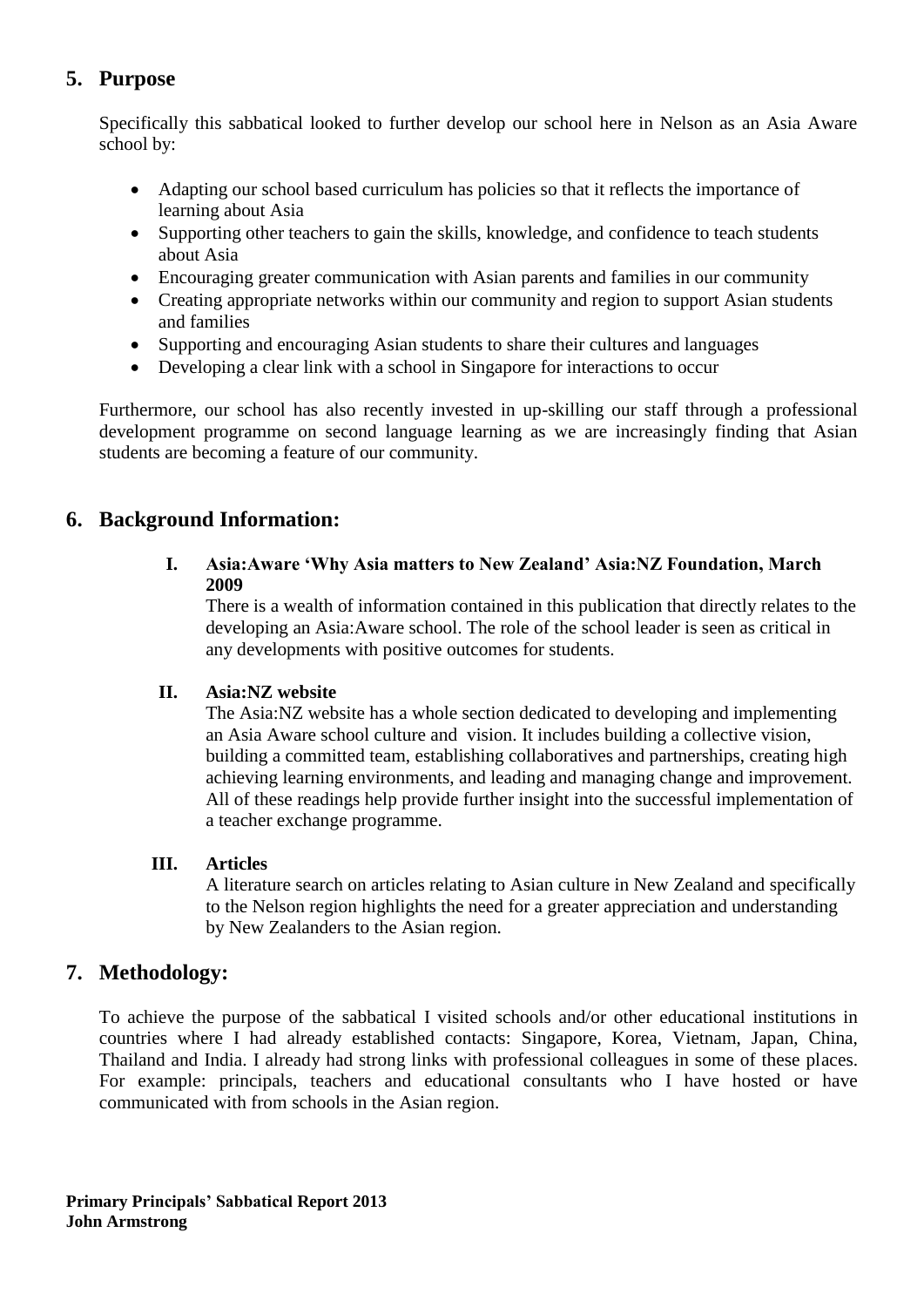In addition to the visits I conducted a literature search of relevant material and reading on Asia I also met with representatives of the Asia:NZ Foundation, Confucius Institute and the Ministry of Education. I met with education officials in the various countries along with the Principals" Academy of Singapore.

Finally, I concluded the trip with some volunteer work in a Mumbai slum school for girls through a contact at the Daya Trust [www.dayatrust.com/](http://www.dayatrust.com/)

# **8. Findings:**

I have grouped the findings and my general observations under the specific countries I visited where applicable:

# *China*

The Chinese government have nine years compulsory education for all. Students are required to complete primary and junior middle school education. Thereafter, students who pass the appropriate entrance examinations go on to senior middle schools or middle-level vocational schools. Primary education is a six year course in which pupils study core subjects such as Chinese, Maths, History, Geography, Science etc. There is also a certain level of basic political and moral education. A strong emphasis is also placed on Physical Education. Schools start around 8 am and classes go on into the evenings.

The education system is divided into "key" schools and "ordinary" schools. The formation of key schools was needed to accomplish two purposes, the first was to "quicken" the pace of modernization in the country and the second was to "set up exemplary schools to improve teaching in all schools." In contrast with these schools, ordinary schools, have problems in lack of funding, teacher education and student selection.

Teachers in China focus on the group as opposed to on the individual. If one student is lagging behind, the class will stop and help the student, and bring him as quickly as possible to the level of the rest of the group. It is believed that every student has the ability to achieve in every subject, although some students need to work harder than others to achieve the same results.

Because Chinese teachers and parents expect that all students have the ability to succeed in all subjects, students themselves tend to believe that they can succeed as well. Because Chinese teachers and parents expect more from their students, students succeed more. Teachers are held in high regard in China – the status of the profession is high.Chinese parents and students place a high value on overseas education, especially at top American and European institutions. International schools cater for the large population of ex-pat students in the main cities.

### *India*

For Indian schools, there are often waiting lists and strict entrance requirements, with mathematics usually at a higher level for the age than in Western countries. Sometimes these are waived for foreign children. For younger children, there are numerous private playschools and kindergartens. Some of them are run according to the Montessori method, which emphasizes playful, natural learning.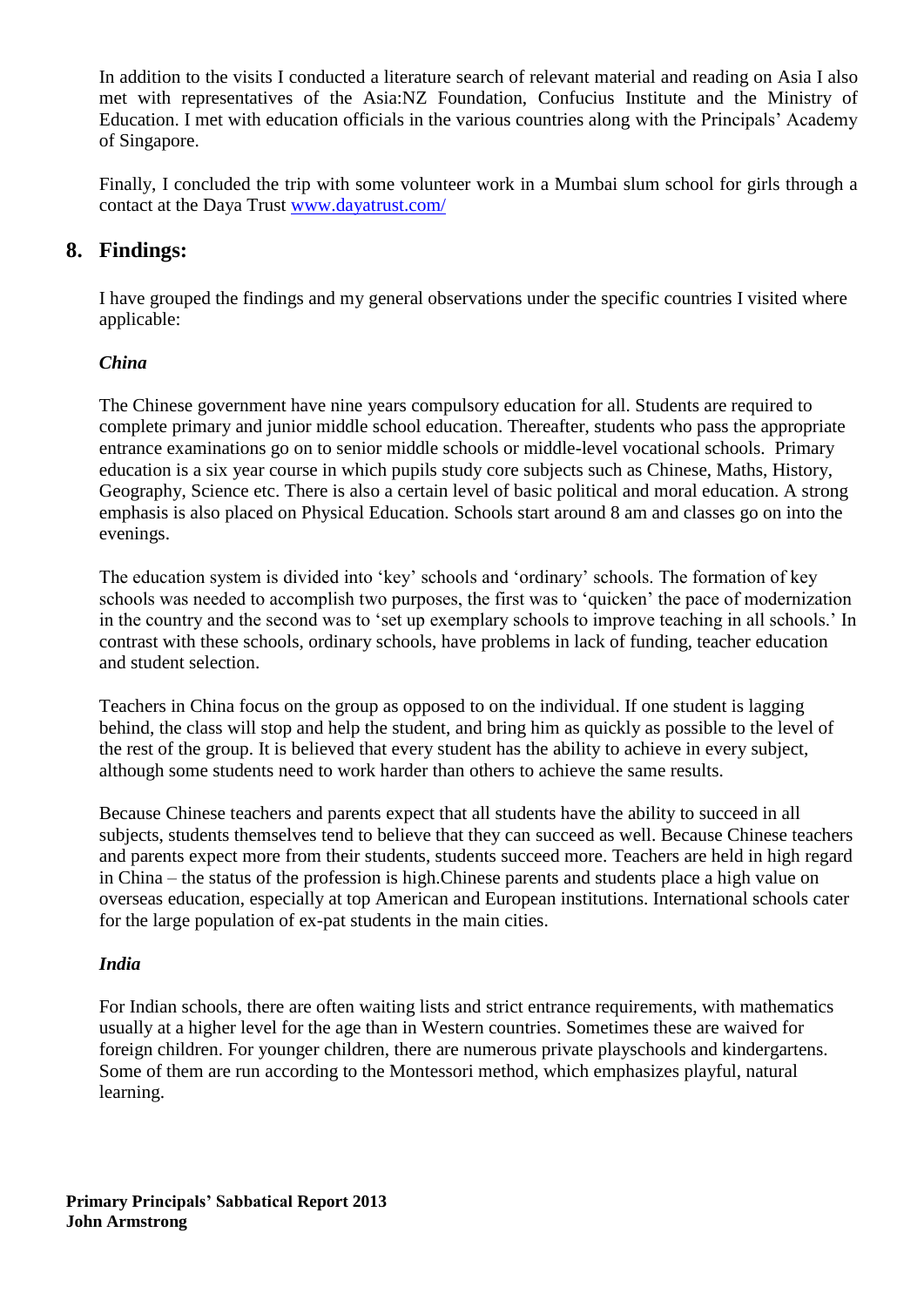New Delhi and Mumbai have international schools. The spacious, well-equipped American school in Delhi has a swimming pool and a range of facilities. There are also smaller schools for the children of other nationalities; a German school, a British school, a French school and a Japanese school.

All the big cities have Indian private Indian schools offering an English-medium education, to which foreigners can admit their children. But one local told me that there is a saying in Mumbai; "Three things are hard to get in Mumbai; a job for your husband, a place to live, and hardest of all, a school for the children." People who had experience of this spoke of a basic difference in attitude - you need the school; the school doesn"t need you. Parents are often unable to check out the school conversely the school will check you out to see whether them. It is not usually possible to see the classes, find out about the syllabus, get an idea of the teaching methods and philosophy from the principal and staff, so that parents can make an informed decision.

### *Japan*

Japanese primary school lasts for six years. For enrolment in primary school, the age-grade system was adopted to enroll children according to their date of birth. Under this system, children enroll in primary school as first-graders on the 1st of April, immediately following their 6th birthday. Compared to the kindergarten enrolment rate of 60 percent, the primary school enrolment rate exceeds 99 percent, proving primary schools to be the essential institutions responsible for the fundamental education of all Japanese citizens.

A school year is divided into three terms spaced with these long recesses. In certain areas, flexible measures are taken to cope with circumstances specific to the regions, such as shorter summer holiday and longer winter vacation for schools in cold regions, etc.



A classroom teacher is in charge of each classroom will teach all subjects. Team teaching, however, has been increasingly introduced these days in an attempt to lessen the teachers' workload and to improve teaching. Also, specific subjects for upper grades, such as science, music, and home economics, are often led by specific subject-based teachers. The abacus is a feature of mathematics education.

Pupils" performances on subjects and record of day-to-day life are kept in the teachinglearning record (Shido-Yoroku) for each term. Most schools compile a grade report card for each pupil including their academic

performance, record of special activities and integrated studies, attendance record, observations of daily life, classroom teacher remarks, etc., and send it to their guardians once every term.

Most primary schools provide school lunch. School lunches are either prepared at a at school lunch preparation room attached to individual schools. Usually, pupils alternately take charge of serving meals. School lunch is an integral part of school life as well as a part of the educational activities. School lunch menus are supervised by nutrition teachers, and all children are served the same menu unless they have allergies or other special conditions.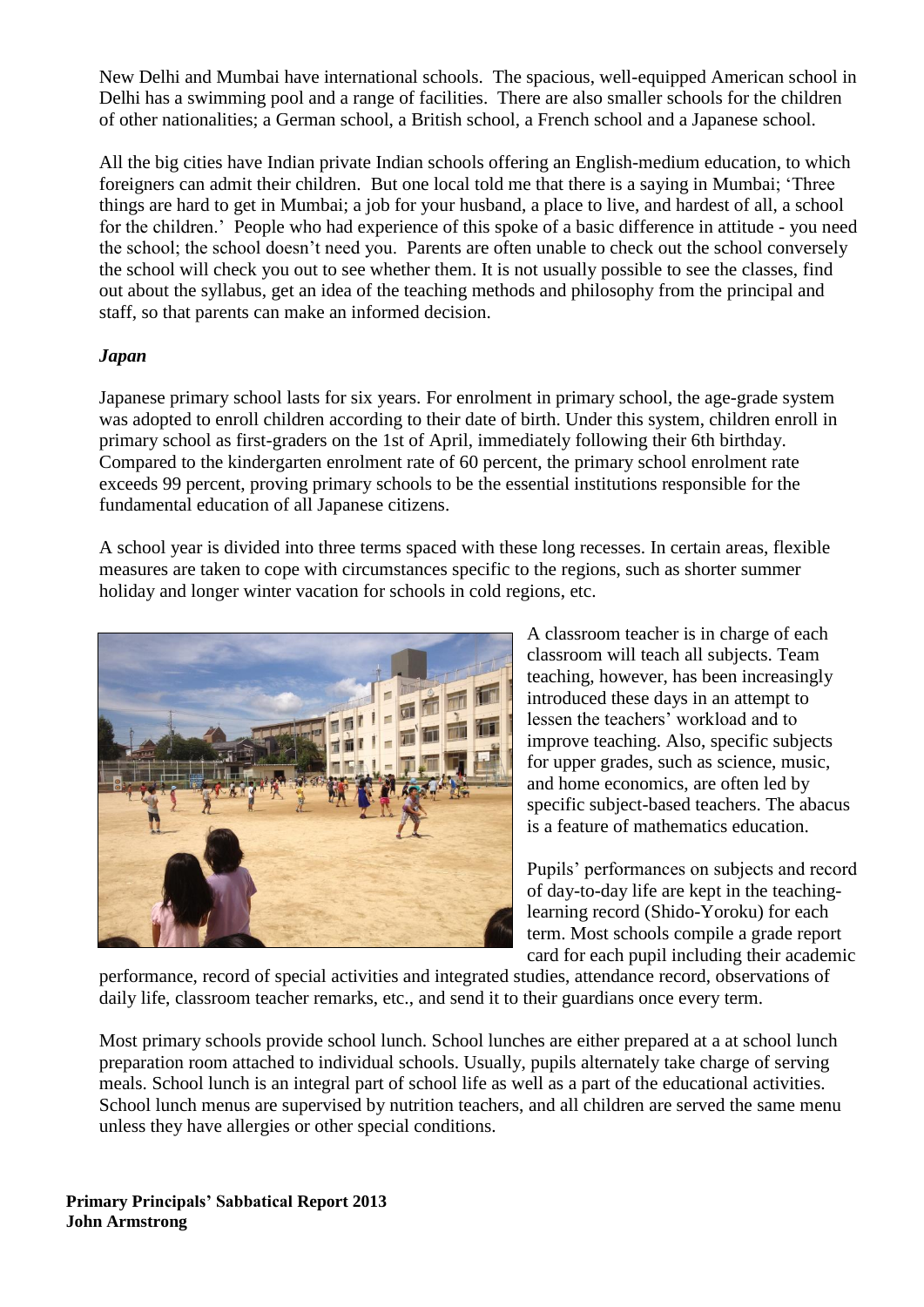While the majority of schools allow children to wear plain clothes at school, some regions impose uniforms or dress codes. Sports days are often organized as community events and scheduled on weekends to enable families and guardians to participate in the event.

Improvement of education in linguistic ability, math and science education, education in traditions and cultures, hands-on activities, moral education, and foreign language education are the target themes of the recent education reforms. English teaching has been introduced for 1 hour per week to primary schools with the purpose being to deepen understanding of languages and cultures, and to foster fundamental communication skills in a foreign language.

As a result of the dwindling birth rate in recent years, the total number of schools has declined.

### *Singapore*

Singapore places a huge emphasis on education as the only natural resource available to it is people. Like New Zealand, Singapore has a British colonial background, and as a consequence it has adopted a British-based education system. The number of Singaporean students seeking a university qualification remains high. The local education system in Singapore is rigorous and highly streamed. Singaporean students sit primary school leaving exams when they are about 12 years old, from which they will be streamed before entering secondary school. The streams are express (more able students), normal-academic and normal-technical (being the least academic).

It became clear that the education system in Singapore is largely successful due to the investment and selection of the teachers. Bilingualism is also a key feature of the Singapore system (with students learning English and their official Mother Tongue language) along with an investment in ICT.

One advantage of the Singapore system is it is not as geographically dispersed as New Zealand. I think this enables them to have greater consistency in their policy initiatives and implementation. They invest heavily in the selection, recruitment and retention of their teachers. Those with potential for leadership are identified and put on the pathway to management with appropriate support. Likewise those with potential in the classroom are also supported on a career pathway for Master Teachers. Only the top third of secondary-school graduates in Singapore can apply for teacher training. Each year, teachers take an additional 100 hours of paid professional development and they spend substantial time outside the classroom to plan with colleagues. Teaching is seen as an honoured profession in Singapore.

However parents will also tell you that tuition has become a non-optional part of getting an education in Singapore, school alone is no longer enough. In Singapore, there are tough examinations at the end of primary education and it also streams students largely according to academic ability. Such a system adds to parent's anxiety and they turn to the tuition market to give their children the extra push in mathematics, science and languages. Many children attend these after school and evening lessons to supplement learning at school. In the state system classes are often large and the syllabus too unrealistic, parents say, that it is impossible for teachers to possibly get through the whole thing.

### *South Korea*

Education in South Korea is largely state-funded, and compulsory between ages six and fourteen. South Korea benefits from heavy state investment in education, as well as an extremely rigorous school day, particularly for those in high school. It is widely believed that the government's desire to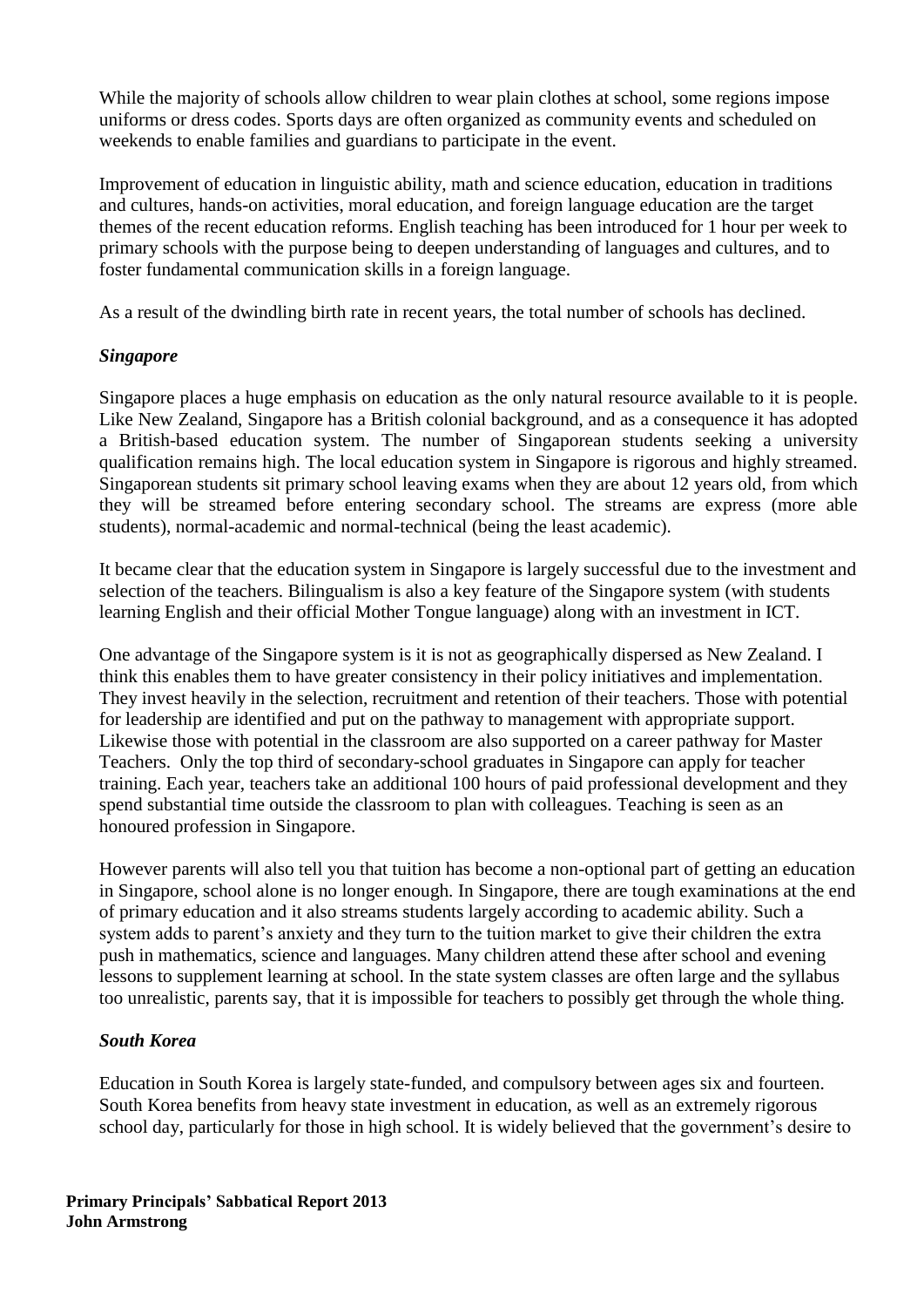invest in "human capital" through concentrating on education has led to the economic success of the nation in recent years, as well as extremely high literacy rates.

The first six years of a Korean student's education takes place in Elementary school. The curriculum is nationally standardised, and includes a basic grounding in Mathematics, the Korean language, Science, Music and Art. In third grade (age 8), children begin to learn English, usually in a laid-back manner through informal conversation rather than detailed study of grammatical structures. Although specialised teachers often teach English, students usually remain in the same classroom with the same teacher for this stage of their educational development.

The school day in South Korea is unusually long, beginning at 8:00am and finishing at 4:30 pm and students often enhance this through independent study before and after these times. High School students usually visit the school library for further study, or attend private tuition sessions between 10:00 pm and midnight. It is also important to note that very few institutions past primary level are co-educational, and those that are remain internally divided between the sexes.

Parents' status in the society depends importantly on which high schools and colleges their children are able to get into. Children"s failure to achieve high education goals reflects not just on the child, but on their parents as well. In this society, children are obligated by law and custom to provide for their parents in their old age, and so, when parents look at their children, they are also looking at their retirement fund, and the ability of that retirement fund to take care of them in their old age depends more than in any other country on success on their high school and college entrance exams. For all these reasons, parents work very hard to assure their children"s success in school and children work hard in school to please their parents.

The pressure on students to perform is greater. The number of hours spent by students studying every day and every week is longer (longer, in fact, than in any other OECD country). It is said that students who do not meet parents" expectations in school are often severely punished. Not only do students study longer than students anywhere else, but parents are willing to pay more for the education of their students than parents anywhere else. Though the South Korean government's support for education is about average, parents pay enough in school fees to bring the total school spending up to 15 percent of gross national product, and that is without counting the enormous sums that parents also spend on private tutoring. Some observers believe that this willingness of Koreans to dig very deeply into their pockets for the education of their children accounts in large measure for the remarkable rise of the South Korean economy.

#### *Summary*

The after school tuition problem is particularly acute in East Asian countries and territories that have strong Confucian traditions for learning, diligence and effort. These territories include South Korea, Japan, Hong Kong, Taiwan and Singapore. China is swiftly joining these ranks as well. All of these East Asian territories are highly globalized and competitive. They stress a need for workers to remain ahead in skills and for students to acquire skills relevant to the global economy. Some publicise their performance in global education rankings. Noticeably, tuition is prevalent in systems which are examination-based. In emerging market economies like China and India, poor salaries drive some teachers to deliberately teach less in class. They then deliver the rest of the curriculum after school in private tuition classes – for a fee.

Leaving private tuition to market forces is creating problems in Singapore too. Many of the top quality teachers are being head hunted by after school providers to deliver lessons. This further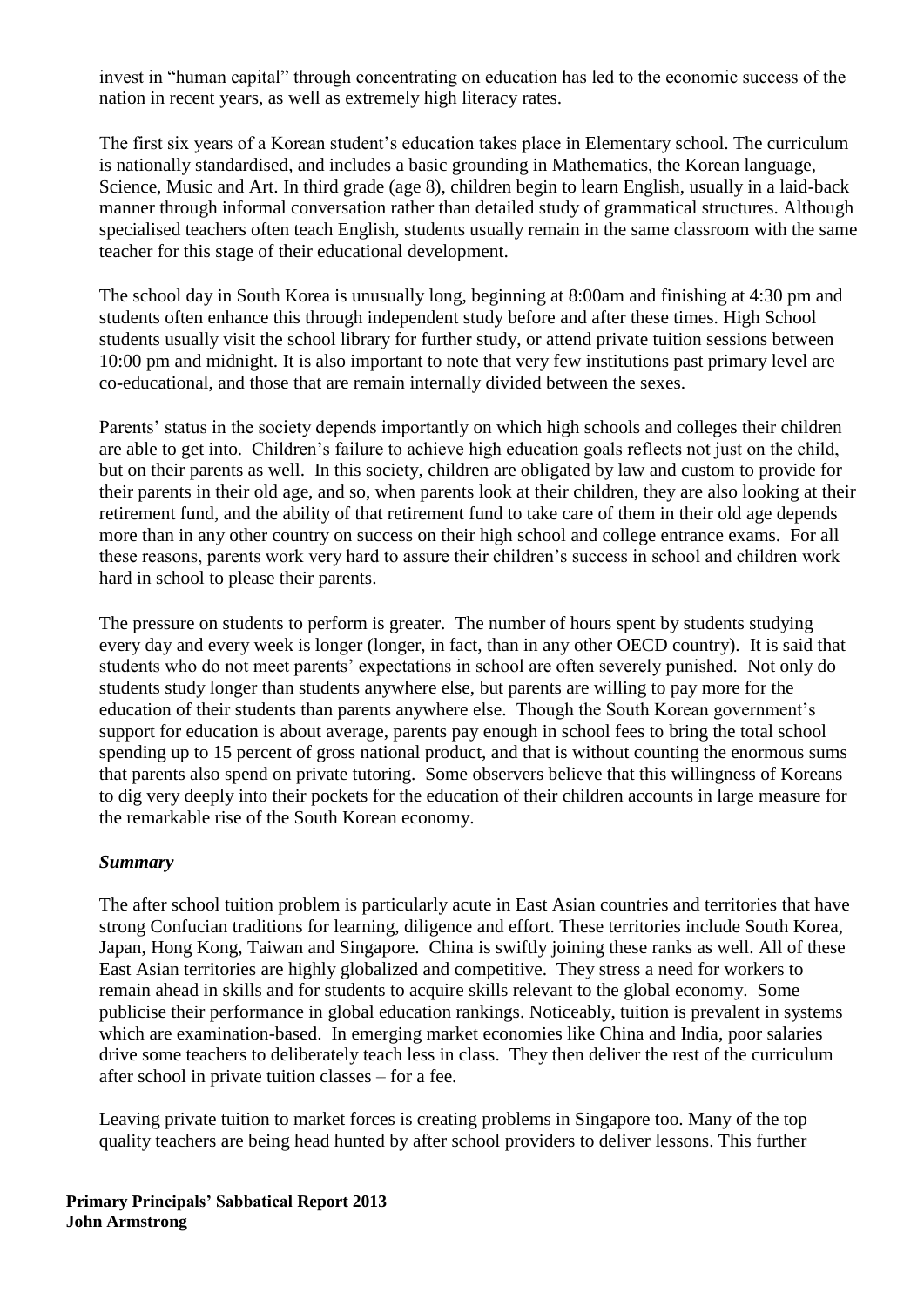exacerbates inequalities in the society as wealthier families are in a position to pay for good-quality tuition. It also creates recruitment and retention problems for schools.

The status of the teaching profession in Asia is one in which teachers and investment in education is highly valued.

# **9. Conclusion:**

The opportunity to visit a range of Asian schools, engage with other principals and educators in discussions about innovative practices, share and reflect on my own experiences and view programmes in action has enhanced my own professional leadership practice. The opportunity to meet with a number of our educators from Asia was incredibly valuable. Despite the cultural and geographical differences we face many of the same challenges in our education systems.

Personally, I found it extremely valuable to mix with colleagues from both the primary and secondary sector and across a diverse range of schools. I am convinced that many of the contacts made whilst on the forum will be sustained longer term. Hopefully this sabbatical will also benefit my leadership team and the staff and students at Henley school. There are a number of initiatives and ideas that I intend to explore the potential of, including:

- Training for our 'front of house staff' in dealing with Asian families at enrolment
- Introduction of basic Asian language
- Hosting an annual 'Asia Awareness' day that includes a range of activities from various countries
- Regularly reminding teachers and parents about the importance of Asia through our newsletters
- Support the use of the abacus as a tool for maths
- Promoting some basic strategies for teachers on the inclusion of an Asian perspective into their classroom programme
- Allocation of a management unit in 2014 dedicated to the promotion of Asia Awareness
- Offering a teacher exchange to Singapore to broaden classroom teachers experience

Furthermore I intend to investigate:

- Use of solar power to offset power usage and promote renewable energy
- Greater use of specialist teachers to support the classroom teacher

I plan to share the outcomes of this sabbatical report with the following audiences:

- Sabbatical Award Committee / Educational Leaders website
- Henley School Board of Trustees/Community/Staff
- Waimea Campus of schools (Waimea Intermediate and Waimea College)
- Local Principals' Cluster and
- Asia:New Zealand Foundation

I would also consider sharing with a wider audience or presenting at a conference (eg NZEI principals conference, U Learn, Nelson Principals" Association) if appropriate.